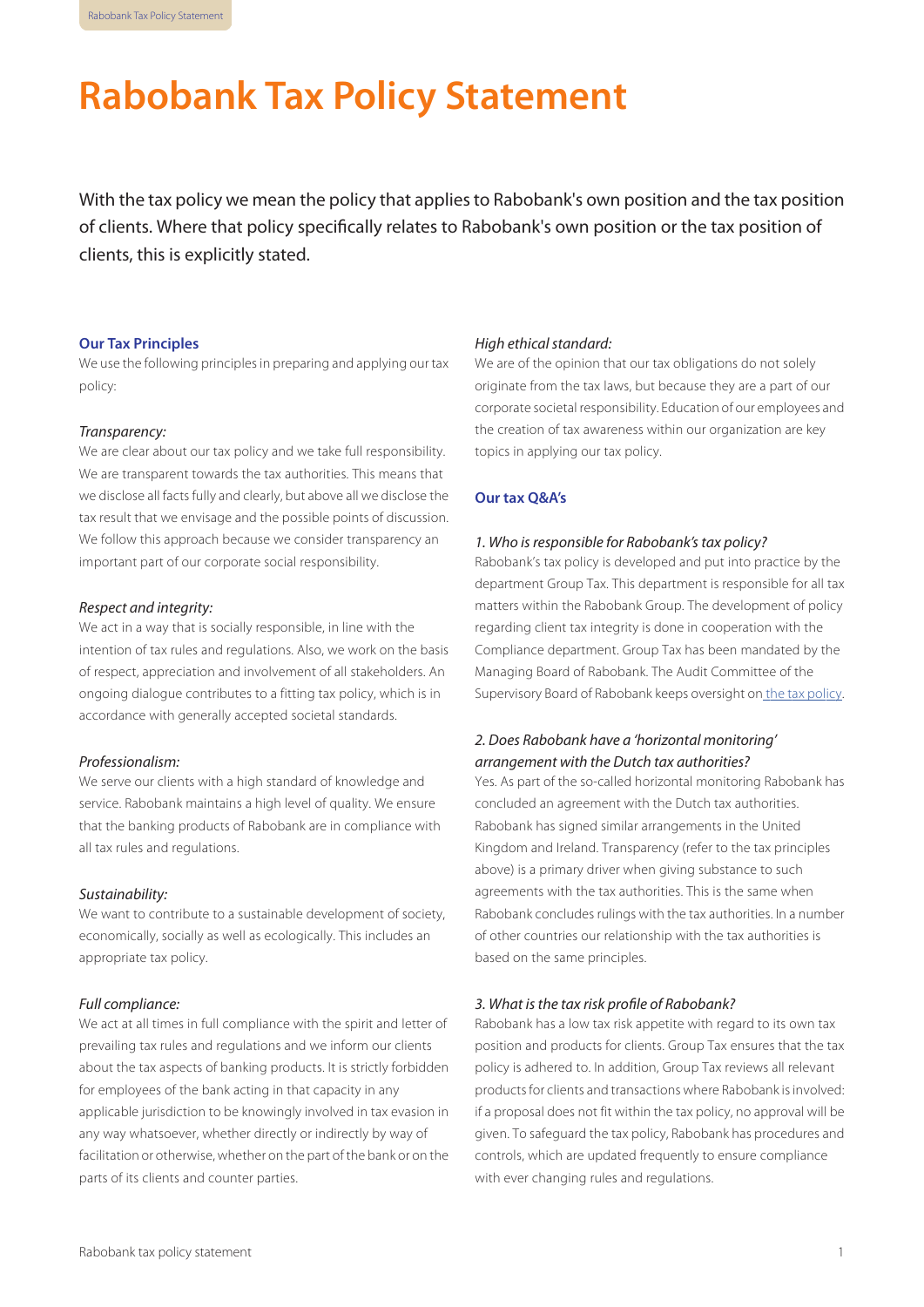For specific transactions where Rabobank is involved, Group Tax provides a sign off which takes into consideration amongst others the following aspects:

- tax technical analysis;
- economic substance in the transaction;
- transparency;
- reputational aspects;
- tax ethical aspects.

*4. What is Rabobank's policy regarding its own tax position?*

In each country the tax laws determine which income is taxable and which costs may be deducted. Rabobank applies these tax laws and takes into account the intention of the legislator. Rabobank's tax policy is therefore based on the intentions of the law. The effect of a reasonable application of the tax laws is that there is no room for an artificial lowering of the tax burden. Consequently Rabobank does not do so. The performance targets of the Group Tax staff are based on the extent to which Rabobank is in control for tax and bear no relation to the effective tax rate of Rabobank.

Rabobank endorses the international principle that the tax obligations of an enterprise follow from its actual business activities ('tax follows business'). That means Rabobank organises its group structure and activities in accordance with the business motives. Decision making in this respect is partly based on the aspects mentioned in question 3 of the Rabobank tax policy.

A consistently executed transfer pricing policy is in our opinion an effective way to achieve the principle of 'tax follows business'. And transfer pricing is not, as is sometimes implied in the international discussion on tax contributions, a way to shift profit at will.

#### *5. Does Rabobank carry out trust activities?*

No. Rabobank does not perform trust activities. If our clients make use of trust services by trust management companies, Rabobank will take this into consideration in the regular client tax integrity processes.

#### *6. Does Rabobank give tax advice to customers?*

No. Rabobank gives high quality tax information about its products to its clients, but it never provides tax advice.

#### *7. What is Rabobank's tax policy in relation to its clients?*

Clients of the bank are responsible for their own tax related decisions. Rabobank expects its clients to behave with integrity. This does not mean that we expect our clients to adhere to the standards Rabobank sets for itself. We do expect our clients to adhere to standards as commonly accepted by society. These

standards are to an extent determined by local and cultural influences.

Tax evasion is not acceptable for Rabobank. Also, Rabobank expects its clients to be transparent towards the bank and the tax authorities. This means for example that Rabobank will not enter into a transaction if it does not have a clear picture of the tax related intentions of involved parties. However, it is not Rabobank's role or responsibility to act as tax inspector towards its clients either. To the extent that it is necessary to obtain a clear picture of a client's situation Rabobank may request the client to provide tax rulings, transfer pricing documentation and/or information about a dispute with the tax authorities. Rabobank does not expect clients to make such information publicly available if there is no legal obligation.

In setting the policy for the tax matters of our clients, Rabobank takesinto account the objectives of the SIRA (Systematic Integrity Risk Analysis) integrity project which is run by our regulator, [De](https://www.dnb.nl/en/news/dnb-nieuwsbrieven/nieuwsbrief-banken/nieuwsbrieven-banken-februari-2017/dnb352896.jsp) [Nederlandsche](https://www.dnb.nl/en/news/dnb-nieuwsbrieven/nieuwsbrief-banken/nieuwsbrieven-banken-februari-2017/dnb352896.jsp) Bank. In the client onboarding and client review process, as well as in the credit approval process, Rabobank informs itself on the tax policy and tax behaviors of its clients. The purpose of this process is to be in control of credit- and reputation risks for the bank as financer of its clients. As support, Group Tax provides internal courses for those colleagues that are involved in the client acceptance or credit approval processes, specifically aimed at tax related ethical dilemmas.

#### *8.DoesRabobankprovide informationtothe taxauthorities?*

Yes. Rabobank has a legal obligation to provide certain information to the tax authorities:

- Financial information, annually and on request. This enables the tax authorities to combat tax evasion (e.g. money laundering). Also, the income tax return of Dutch individual clients becomes easier, as it is prefilled with data provided by banks to the Dutch tax authorities.
- Rabobank's own cross border tax rulings and advance pricing agreements. With this, EU Member States can automatically exchange basic information on rulings and transfer pricing arrangements.
- Financial information on clients who are US persons (FATCA, see definitions list).
- Financial information on clients that are resident in another jurisdiction than the Netherlands as required under Common Reporting Standard or CRS legislation (see definitions list).
- A report about Rabobank that will be submitted with the tax authorities of all jurisdictions where Rabobank is active. The report contains information on:
	- profits made in these jurisdictions: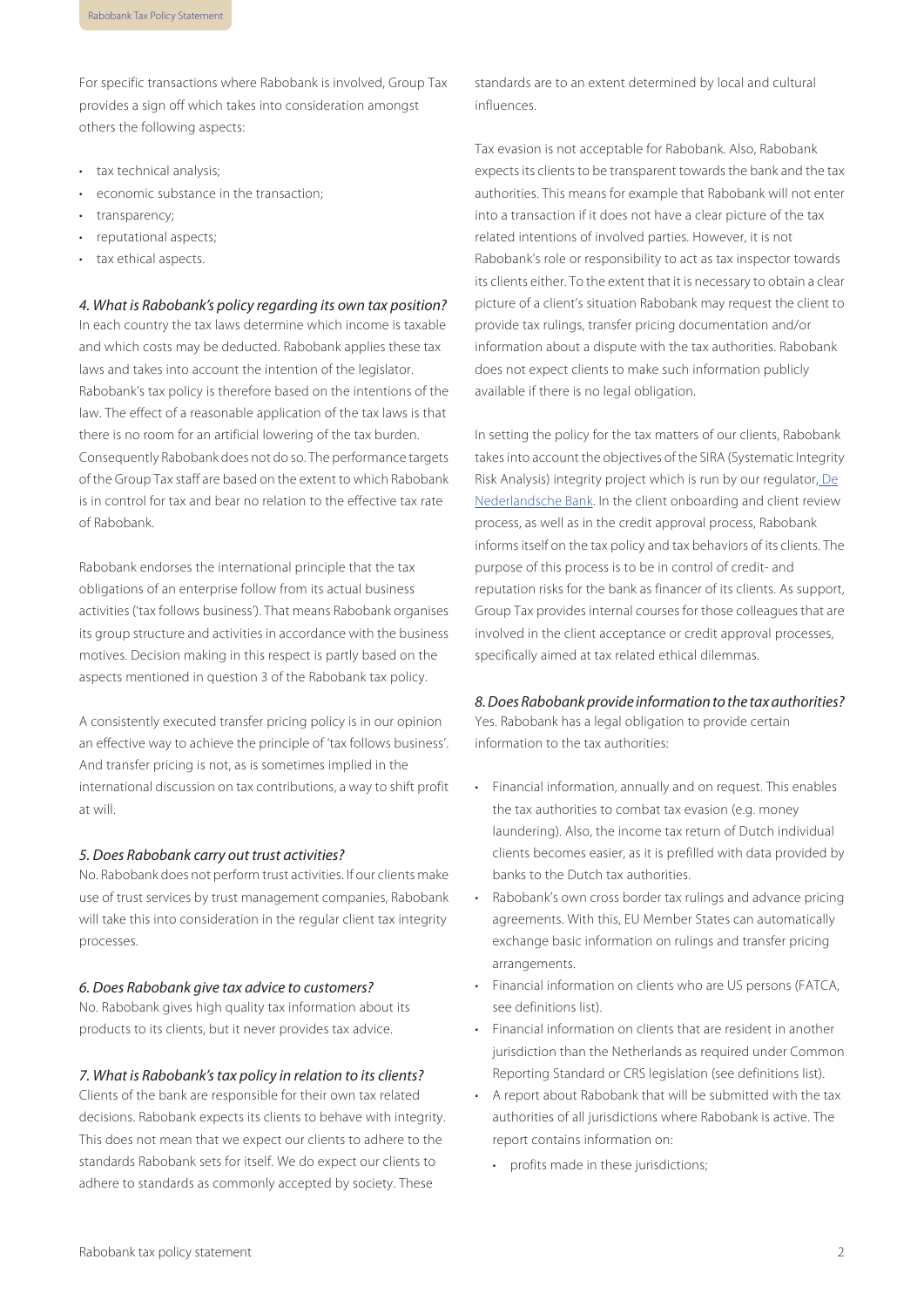- turnover from intra-group and third party transactions;
- corporate income tax due, on cash tax paid and accruals basis;
- number of FTE;
- value of fixed non-financial assets;
- a description of the local activities.

Rabobank does not publicly disclose any tax rulings, advance pricing agreements or tax disputes it may have with the tax authorities, unless there is a legal obligation as described above. The Dutch and/ or local tax authorities are informed about any such information.

#### *9.WhatisRabobank'spolicy regardingdevelopingcountries?*

Rabobank wants to make a positive contribution to the economies of developing countries by investing in and being involved with local financial institutions. The same applies to the charity activities of Rabobank Foundation. Rabobank does not want to be involved in structures that have as purpose a lower tax burden in or via developing countries.

# *10. What is Rabobank's position in the international discussion about the tax policies of MNE's?*

Rabobank underwrites the importance of an open and constructive societal discussion, especially about tax ethics. We note that it is important that in such a discussion, the existing rules and principles of international taxation are used as a starting point. Rabobank is of the opinion that a productive discussion about a socially responsible tax policy can best be held based on principles such as transparent communication, respect for the intention of the law and a consistent application of our own tax policy.

A number of years ago a number of national and international initiatives were started. An example is the OECD's Base Erosion and Profit Shifting (BEPS) action plan and the resulting amendments to the national tax laws of member states. Rabobank acknowledges the value of this initiative, which is aimed at a balanced tax system through international coordination. This balance is reflected on the one hand in the prevention of double taxation and on the other hand in avoiding double non-taxation.

#### *11. What is Rabobank's position on state aid?*

The European Commission is of the opinion that the governments of a number of Member States, amongst which The Netherlands, have given illegal state aid to MNE's, in the form of beneficial tax arrangements. The Dutch government has stated that it does not agree with this view. In the banking world the discussion focuses on the tax treatment of the payment on

additional tier 1 capital instruments, in the press often referred to as contingent convertibles or coco's.

On January 1, 2015, the Dutch legislator introduced article 29a of the Corporate Income Tax Act to ensure the deductibility of interest payments on capital instruments issued by financial institutions. This article of the tax code was abolished on January 1, 2019. Rabobank regularly issues such capital instruments to meet its funding needs. However, the financing need is leading in such a transaction and not the possibility to deduct the resulting interest payments.

By abolishing article 29a of the CITA, the Dutch government acknowledges the position of the EC that it may constitute illegal state aid. The Dutch government received a letter from the EC on June 22, 2018 regarding the tax treatment of additional tier-1 capital instruments. In the letter, the EC requests the Netherlands to take measures to meet the EC's state aid objections.

It appears that the abolishing of article 29a CITA will not have consequences for prior years. If however the EC decides to start a formal investigation and if it should ultimately conclude that there is state aid in the prior years, Rabobank may have to repay the tax benefit it enjoyed from 2015 up to and including 2018.

# *12. Technology plays an increasingly important role in tax. What is Rabobank's view on this development?*

The technological developments have a great impact on tax. With these innovations and increasing availability and quality of data, Rabobank is better able to identify risks. This is also what regulators increasingly expect from Rabobank. Real time reporting is on the horizon and tax is an integral part of this.

Rabobank embracestechnological development and at the same time is convinced of the necessity to continue to develop human skills. The combination of technology and humanity: 'high tech, high touch'.

#### **Geographical presence**

Rabobank has activities on a worldwide scale. Below, we provide some information on our activitiesin a number of countries which are mentioned frequently in the public discussion about tax policy. Rabobank has no presence in jurisdictions mentioned in the EU-blacklist.

## *United States*

Rabobank has several dozens of subsidiaries in the United States which were incorporated under Delaware law. The use of Delaware companies is a logical one from a US perspective, since the corporate law system in Delaware is strongly developed and can be considered almost asthe default. There is no tax reason for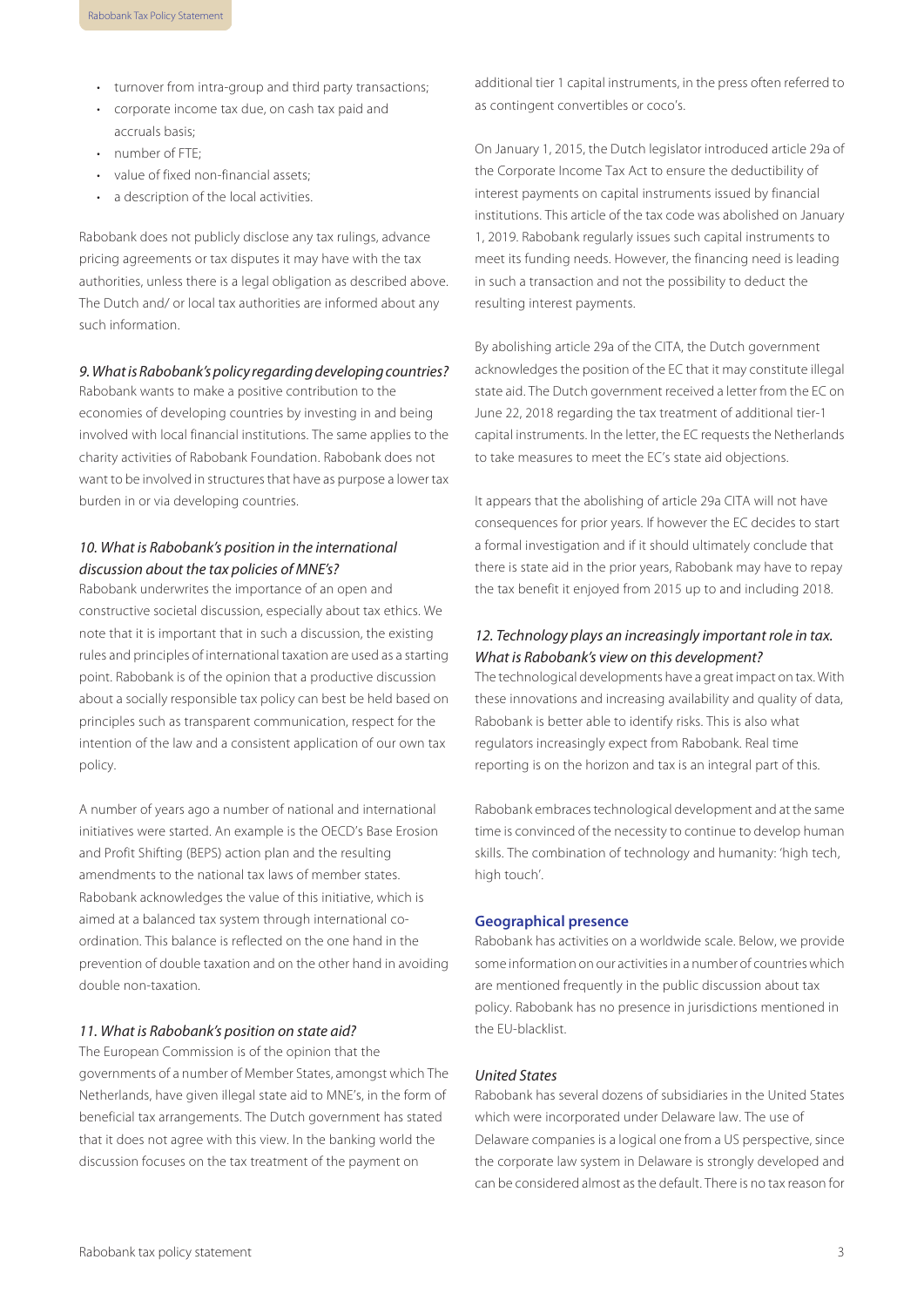Rabobank: these subsidiaries are subject to the US tax laws in a normal way.

# *Ireland*

Rabobank carries out several banking services and products through a number of entities and a branch (corporate finance, leasing and wholesale banking).

## *Mauritius*

Rabobank's presence in Mauritius dates back to 2008 and is related to two Food & Agri funds in Mauritius. From Mauritius these funds invest in equity stakes in Indian companies.

# *Labuan*

Rabobank's presence in Labuan, a part of Malaysia, relates to our finance activities for corporate clients in Malaysia. Malaysian companies have efficient access to the international capital markets from Labuan.

# **Explanation of the tax numbers**

#### *Country by Country Report*

Rabobank's 2018 annual report contains an overview of the [corporate](https://www.rabobank.com/en/images/annual-report-2018.pdf#page177) income tax paid per country. [This](https://www.rabobank.com/en/images/annual-report-2018.pdf#page177) overview is mandatory by law and shows all the jurisdictions where Rabobank is active. Per country a number of key figures are presented, amongst which the corporate income tax due over the year. This report is intended to demonstrate whether the tax payments follow the actual business activities. As stated in Q&A 4, Rabobank adheres to this principle of 'tax follows business'.

#### *Corporate income tax*

There are a number of differences between accounting and tax rules and regulations. As a result, the profit in the financial statements will differ from the taxable profit. The size of these differences can not be known beforehand, but can be substantial for a company like Rabobank. For example, in the Netherlands the profit made upon the sale of the shares in a subsidiary is part of the profit for accounting purposes, but this amount is not included in the profit for tax purposes.

These differences may also have a reverse effect. The exemption mentioned above for the sale of shares in a subsidiary not only applies to profits, but also if the transaction results in a loss. In that case the profit for tax purposes will be higher than the profit for accounting purposes. Another example of a difference: the Dutch bank levy is a cost for accounting purposes but this amount may not deducted from the taxable profit based on the Dutch tax code.

In addition, the profit in the group annual account relates to the global activities of the entire Rabobank Group. This result was realized in a large number of countries combined, and Rabobank has to file tax returns in all of these countries. This is done on the basis of the local tax rules, which are different in each jurisdiction. We do note that our tax principles are the same in all countries.

In summary, the corporate income tax that Rabobank has to pay in the Netherlands, does not directly relate to the worldwide group result of EUR 3,004 million for 2018. The taxable profit in the Netherlands for 2018 is a positive amount, but this does not result in an actual corporate income tax payment as the profit is – by law – set of against losses carried forward from earlier years.

# *Effective tax rate (worldwide profit tax)*

The effective tax rate shown in the financial statements only concerns profit taxes, amongst which Dutch corporate income tax. Worldwide the effective tax rate over 2018 was 23,1%. The statutory corporate income tax rate of the Netherlands is currently 25%. Rabobank's 2018 Annual Report contains an overview with the reconciliation of the corporate income tax rate to the effective tax rate.

Rabobank is a cooperative, which does not have shareholders. Therefore, itis not possible for Rabobank to determine the income per share.

## *Other taxes and contributions in the Netherlands*

In 2018, Rabobank paid amongst others the following amounts of taxes and levies in the Netherlands:

- Non-reclaimable VAT: EUR 357 million
- Bank levy: EUR 139 million
- Contribution to other regulatory levies: EUR 337 million

In addition, in 2018 Rabobank withheld approximately EUR 670 million of wage tax on salaries in the Netherlands. Other taxes in the Netherlands paid by Rabobank which are not included in this overview are municipal levies, real estate transfer tax and insurance tax.

### **Glossary**

#### *Bank levy*

The bank levy was introduced as a result of the financial crisis, specifically because the Dutch government had to provide financial support to a number of financial institutions (but not to Rabobank). The bank levy is calculated for each financial institution on the basis of the amount of debt outstanding (but excluding the debt covered by the deposit guarantee scheme).